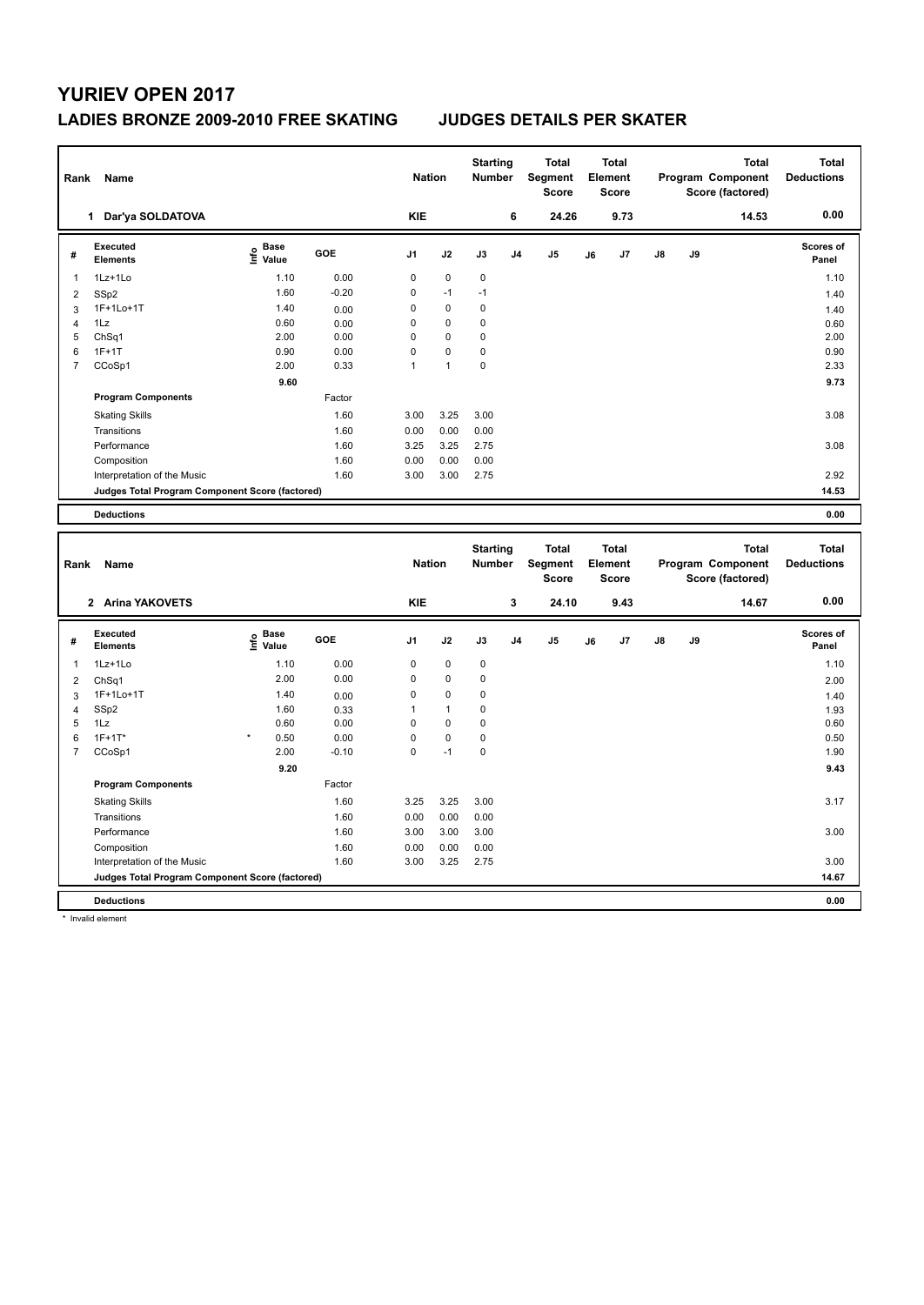### **LADIES BRONZE 2009-2010 FREE SKATING JUDGES DETAILS PER SKATER**

| Rank | Name                                            |                                           |            | <b>Nation</b>  |             | <b>Starting</b><br>Number        |                | <b>Total</b><br>Segment<br><b>Score</b> |    | <b>Total</b><br>Element<br>Score |               |    | <b>Total</b><br>Program Component<br>Score (factored) | <b>Total</b><br><b>Deductions</b> |
|------|-------------------------------------------------|-------------------------------------------|------------|----------------|-------------|----------------------------------|----------------|-----------------------------------------|----|----------------------------------|---------------|----|-------------------------------------------------------|-----------------------------------|
|      | 3 Sofiya KRUPSKAYA                              |                                           |            | <b>BTS</b>     |             |                                  | $\mathbf{2}$   | 22.88                                   |    | 8.87                             |               |    | 14.01                                                 | 0.00                              |
| #    | <b>Executed</b><br><b>Elements</b>              | $\frac{6}{5}$ Base<br>$\frac{1}{5}$ Value | <b>GOE</b> | J <sub>1</sub> | J2          | J3                               | J <sub>4</sub> | J <sub>5</sub>                          | J6 | J7                               | $\mathsf{J}8$ | J9 |                                                       | Scores of<br>Panel                |
| 1    | SSp1                                            | 1.30                                      | 0.17       | 1              | 0           | 0                                |                |                                         |    |                                  |               |    |                                                       | 1.47                              |
| 2    | 1Lo                                             | 0.50                                      | 0.00       | $\Omega$       | $\mathbf 0$ | 0                                |                |                                         |    |                                  |               |    |                                                       | 0.50                              |
| 3    | $1Lz+1T$                                        | 1.00                                      | 0.00       | 0              | 0           | 0                                |                |                                         |    |                                  |               |    |                                                       | 1.00                              |
| 4    | CCoSp1                                          | 2.00                                      | $-0.10$    | 0              | $-1$        | 0                                |                |                                         |    |                                  |               |    |                                                       | 1.90                              |
| 5    | ChSq1                                           | 2.00                                      | 0.00       | $\Omega$       | $\Omega$    | 0                                |                |                                         |    |                                  |               |    |                                                       | 2.00                              |
| 6    | 1F+1Lo+1T                                       | 1.40                                      | 0.00       | $\mathbf 0$    | 0           | 0                                |                |                                         |    |                                  |               |    |                                                       | 1.40                              |
| 7    | 1Lz                                             | 0.60                                      | 0.00       | 0              | 0           | 0                                |                |                                         |    |                                  |               |    |                                                       | 0.60                              |
|      |                                                 | 8.80                                      |            |                |             |                                  |                |                                         |    |                                  |               |    |                                                       | 8.87                              |
|      | <b>Program Components</b>                       |                                           | Factor     |                |             |                                  |                |                                         |    |                                  |               |    |                                                       |                                   |
|      | <b>Skating Skills</b>                           |                                           | 1.60       | 3.00           | 2.75        | 3.00                             |                |                                         |    |                                  |               |    |                                                       | 2.92                              |
|      | Transitions                                     |                                           | 1.60       | 0.00           | 0.00        | 0.00                             |                |                                         |    |                                  |               |    |                                                       |                                   |
|      | Performance                                     |                                           | 1.60       | 3.00           | 3.00        | 2.75                             |                |                                         |    |                                  |               |    |                                                       | 2.92                              |
|      | Composition                                     |                                           | 1.60       | 0.00           | 0.00        | 0.00                             |                |                                         |    |                                  |               |    |                                                       |                                   |
|      | Interpretation of the Music                     |                                           | 1.60       | 3.00           | 2.75        | 3.00                             |                |                                         |    |                                  |               |    |                                                       | 2.92                              |
|      | Judges Total Program Component Score (factored) |                                           |            |                |             |                                  |                |                                         |    |                                  |               |    |                                                       | 14.01                             |
|      | <b>Deductions</b>                               |                                           |            |                |             |                                  |                |                                         |    |                                  |               |    |                                                       | 0.00                              |
| Rank | Name                                            |                                           |            | <b>Nation</b>  |             | <b>Starting</b><br><b>Number</b> |                | <b>Total</b><br>Segment                 |    | <b>Total</b><br><b>Element</b>   |               |    | <b>Total</b><br>Program Component                     | <b>Total</b><br><b>Deductions</b> |

| Rank           | Name                                            |                                  |         | Nation         |              | Number    |                | Segment<br><b>Score</b> |    | Element<br><b>Score</b> |               |    | Program Component<br>Score (factored) | <b>Deductions</b>         |
|----------------|-------------------------------------------------|----------------------------------|---------|----------------|--------------|-----------|----------------|-------------------------|----|-------------------------|---------------|----|---------------------------------------|---------------------------|
|                | 4 Veronika EVCHUN                               |                                  |         | <b>KHR</b>     |              |           | 4              | 22.63                   |    | 8.33                    |               |    | 14.80                                 | 0.50                      |
| #              | Executed<br><b>Elements</b>                     | <b>Base</b><br>e Base<br>⊆ Value | GOE     | J <sub>1</sub> | J2           | J3        | J <sub>4</sub> | J5                      | J6 | J <sub>7</sub>          | $\mathsf{J}8$ | J9 |                                       | <b>Scores of</b><br>Panel |
| $\overline{1}$ | 1Lo                                             | 0.50                             | 0.00    | 0              | $\pmb{0}$    | $\pmb{0}$ |                |                         |    |                         |               |    |                                       | 0.50                      |
| $\overline{2}$ | 1F                                              | 0.50                             | 0.00    | 0              | $\mathbf 0$  | 0         |                |                         |    |                         |               |    |                                       | 0.50                      |
| 3              | $1F+1Lo$                                        | 1.00                             | 0.00    | 0              | $\mathbf 0$  | 0         |                |                         |    |                         |               |    |                                       | 1.00                      |
| $\overline{4}$ | CCoSpBV                                         | 1.50                             | 0.33    | 1              | $\mathbf{1}$ | 0         |                |                         |    |                         |               |    |                                       | 1.83                      |
| 5              | ChSq1                                           | 2.00                             | 0.00    | 0              | $\mathbf 0$  | 0         |                |                         |    |                         |               |    |                                       | 2.00                      |
| 6              | 1Lz                                             | 0.60                             | $-0.03$ | $-1$           | $\mathbf 0$  | 0         |                |                         |    |                         |               |    |                                       | 0.57                      |
| 7              | SSp2                                            | 1.60                             | 0.33    | 1              | $\mathbf{1}$ | 0         |                |                         |    |                         |               |    |                                       | 1.93                      |
|                |                                                 | 7.70                             |         |                |              |           |                |                         |    |                         |               |    |                                       | 8.33                      |
|                | <b>Program Components</b>                       |                                  | Factor  |                |              |           |                |                         |    |                         |               |    |                                       |                           |
|                | <b>Skating Skills</b>                           |                                  | 1.60    | 3.25           | 3.00         | 2.75      |                |                         |    |                         |               |    |                                       | 3.00                      |
|                | Transitions                                     |                                  | 1.60    | 0.00           | 0.00         | 0.00      |                |                         |    |                         |               |    |                                       |                           |
|                | Performance                                     |                                  | 1.60    | 3.25           | 3.25         | 3.00      |                |                         |    |                         |               |    |                                       | 3.17                      |
|                | Composition                                     |                                  | 1.60    | 0.00           | 0.00         | 0.00      |                |                         |    |                         |               |    |                                       |                           |
|                | Interpretation of the Music                     |                                  | 1.60    | 3.25           | 3.25         | 2.75      |                |                         |    |                         |               |    |                                       | 3.08                      |
|                | Judges Total Program Component Score (factored) |                                  |         |                |              |           |                |                         |    |                         |               |    |                                       | 14.80                     |
|                | <b>Deductions</b>                               | Falls:                           | $-0.50$ |                |              |           |                |                         |    |                         |               |    |                                       | $-0.50$                   |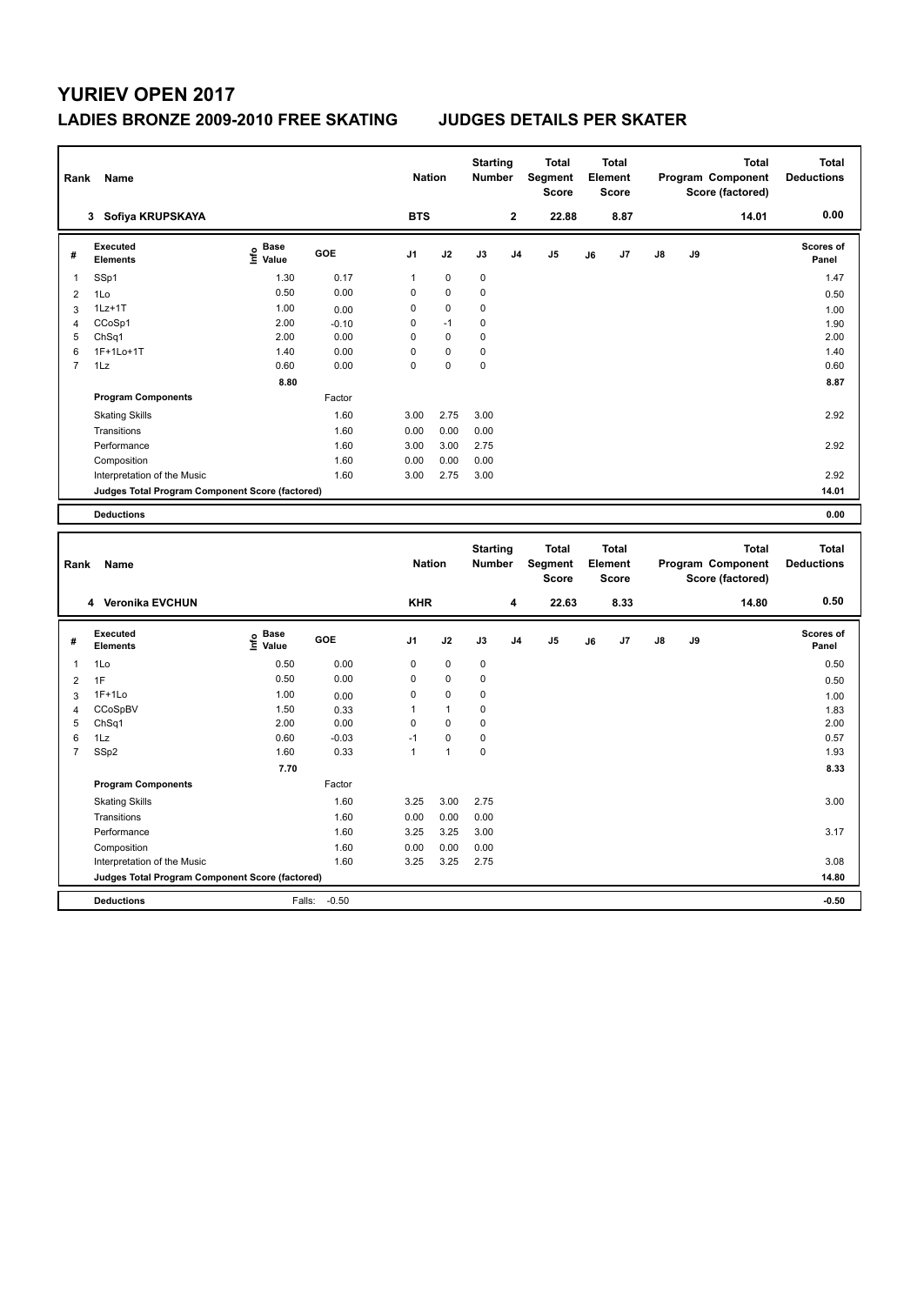### **LADIES BRONZE 2009-2010 FREE SKATING JUDGES DETAILS PER SKATER**

| Rank           | Name                                            |                                  |         | <b>Nation</b>  |             | <b>Starting</b><br><b>Number</b> |                | <b>Total</b><br>Segment<br><b>Score</b>        |    | <b>Total</b><br>Element<br><b>Score</b> |    |    | <b>Total</b><br><b>Program Component</b><br>Score (factored) | <b>Total</b><br><b>Deductions</b> |
|----------------|-------------------------------------------------|----------------------------------|---------|----------------|-------------|----------------------------------|----------------|------------------------------------------------|----|-----------------------------------------|----|----|--------------------------------------------------------------|-----------------------------------|
|                | 5 Inga SHEVCHENKO                               |                                  |         | <b>KIE</b>     |             |                                  | 8              | 22.54                                          |    | 8.10                                    |    |    | 14.94                                                        | 0.50                              |
| #              | Executed<br><b>Elements</b>                     | <b>Base</b><br>e Base<br>E Value | GOE     | J <sub>1</sub> | J2          | J3                               | J <sub>4</sub> | J <sub>5</sub>                                 | J6 | J7                                      | J8 | J9 |                                                              | Scores of<br>Panel                |
| 1              | 1F+1Lo+1T                                       | 1.40                             | 0.00    | 0              | 0           | $\pmb{0}$                        |                |                                                |    |                                         |    |    |                                                              | 1.40                              |
| 2              | 1Lz+1Lo                                         | 1.10                             | 0.00    | 0              | $\mathbf 0$ | $\mathbf 0$                      |                |                                                |    |                                         |    |    |                                                              | 1.10                              |
| 3              | CCoSp2                                          | 2.50                             | 0.00    | 0              | 0           | $\mathbf 0$                      |                |                                                |    |                                         |    |    |                                                              | 2.50                              |
| 4              | 1F                                              | 0.50                             | 0.00    | $\Omega$       | $\Omega$    | $\mathbf 0$                      |                |                                                |    |                                         |    |    |                                                              | 0.50                              |
| 5              | 1Lz                                             | 0.60                             | 0.00    | 0              | 0           | $\mathbf 0$                      |                |                                                |    |                                         |    |    |                                                              | 0.60                              |
| 6              | Ch <sub>Sq1</sub>                               | 2.00                             | 0.00    | 0              | 0           | $\mathbf 0$                      |                |                                                |    |                                         |    |    |                                                              | 2.00                              |
| $\overline{7}$ | SSp                                             | 0.00                             | 0.00    |                |             |                                  |                |                                                |    |                                         |    |    |                                                              | 0.00                              |
|                |                                                 | 8.10                             |         |                |             |                                  |                |                                                |    |                                         |    |    |                                                              | 8.10                              |
|                | <b>Program Components</b>                       |                                  | Factor  |                |             |                                  |                |                                                |    |                                         |    |    |                                                              |                                   |
|                | <b>Skating Skills</b>                           |                                  | 1.60    | 3.25           | 3.25        | 3.00                             |                |                                                |    |                                         |    |    |                                                              | 3.17                              |
|                | Transitions                                     |                                  | 1.60    | 0.00           | 0.00        | 0.00                             |                |                                                |    |                                         |    |    |                                                              |                                   |
|                | Performance                                     |                                  | 1.60    | 3.00           | 3.00        | 3.00                             |                |                                                |    |                                         |    |    |                                                              | 3.00                              |
|                | Composition                                     |                                  | 1.60    | 0.00           | 0.00        | 0.00                             |                |                                                |    |                                         |    |    |                                                              |                                   |
|                | Interpretation of the Music                     |                                  | 1.60    | 3.25           | 3.25        | 3.00                             |                |                                                |    |                                         |    |    |                                                              | 3.17                              |
|                | Judges Total Program Component Score (factored) |                                  |         |                |             |                                  |                |                                                |    |                                         |    |    |                                                              | 14.94                             |
|                | <b>Deductions</b>                               | Falls:                           | $-0.50$ |                |             |                                  |                |                                                |    |                                         |    |    |                                                              | $-0.50$                           |
|                |                                                 |                                  |         |                |             |                                  |                |                                                |    |                                         |    |    |                                                              |                                   |
| Rank           | Name                                            |                                  |         | <b>Nation</b>  |             | <b>Starting</b><br><b>Number</b> |                | <b>Total</b><br><b>Segment</b><br><b>Score</b> |    | <b>Total</b><br>Element<br><b>Score</b> |    |    | <b>Total</b><br>Program Component<br>Score (factored)        | <b>Total</b><br><b>Deductions</b> |

|   |                                                 |    |                                  |            |                |             |      |                | Score |    | <b>Score</b> |               |    | Score (factored) |                           |
|---|-------------------------------------------------|----|----------------------------------|------------|----------------|-------------|------|----------------|-------|----|--------------|---------------|----|------------------|---------------------------|
|   | Aleksandra YURCHENKO<br>6                       |    |                                  |            | <b>KIE</b>     |             |      | $\overline{7}$ | 21.90 |    | 8.30         |               |    | 13.60            | 0.00                      |
| # | Executed<br><b>Elements</b>                     |    | <b>Base</b><br>e Base<br>⊆ Value | <b>GOE</b> | J <sub>1</sub> | J2          | J3   | J <sub>4</sub> | J5    | J6 | J7           | $\mathsf{J}8$ | J9 |                  | <b>Scores of</b><br>Panel |
| 1 | 1Lz+1Lo                                         |    | 1.10                             | 0.00       | 0              | $\mathbf 0$ | 0    |                |       |    |              |               |    |                  | 1.10                      |
| 2 | 1F+1Lo<<+1T                                     | << | 0.90                             | $-0.20$    | $-2$           | $-2$        | $-2$ |                |       |    |              |               |    |                  | 0.70                      |
| 3 | CCoSp1                                          |    | 2.00                             | $-0.20$    | 0              | $-1$        | $-1$ |                |       |    |              |               |    |                  | 1.80                      |
| 4 | 1F                                              |    | 0.50                             | 0.00       | 0              | $\pmb{0}$   | 0    |                |       |    |              |               |    |                  | 0.50                      |
| 5 | Ch <sub>Sq1</sub>                               |    | 2.00                             | 0.00       | 0              | $\mathbf 0$ | 0    |                |       |    |              |               |    |                  | 2.00                      |
| 6 | 1Lz                                             |    | 0.60                             | 0.00       | 0              | $\pmb{0}$   | 0    |                |       |    |              |               |    |                  | 0.60                      |
| 7 | SSp2                                            |    | 1.60                             | 0.00       | 0              | $\pmb{0}$   | 0    |                |       |    |              |               |    |                  | 1.60                      |
|   |                                                 |    | 8.70                             |            |                |             |      |                |       |    |              |               |    |                  | 8.30                      |
|   | <b>Program Components</b>                       |    |                                  | Factor     |                |             |      |                |       |    |              |               |    |                  |                           |
|   | <b>Skating Skills</b>                           |    |                                  | 1.60       | 2.75           | 2.75        | 2.75 |                |       |    |              |               |    |                  | 2.75                      |
|   | Transitions                                     |    |                                  | 1.60       | 0.00           | 0.00        | 0.00 |                |       |    |              |               |    |                  |                           |
|   | Performance                                     |    |                                  | 1.60       | 3.00           | 3.00        | 2.50 |                |       |    |              |               |    |                  | 2.83                      |
|   | Composition                                     |    |                                  | 1.60       | 0.00           | 0.00        | 0.00 |                |       |    |              |               |    |                  |                           |
|   | Interpretation of the Music                     |    |                                  | 1.60       | 3.00           | 3.00        | 2.75 |                |       |    |              |               |    |                  | 2.92                      |
|   | Judges Total Program Component Score (factored) |    |                                  |            |                |             |      |                |       |    |              |               |    |                  | 13.60                     |
|   | <b>Deductions</b>                               |    |                                  |            |                |             |      |                |       |    |              |               |    |                  | 0.00                      |

<< Downgraded jump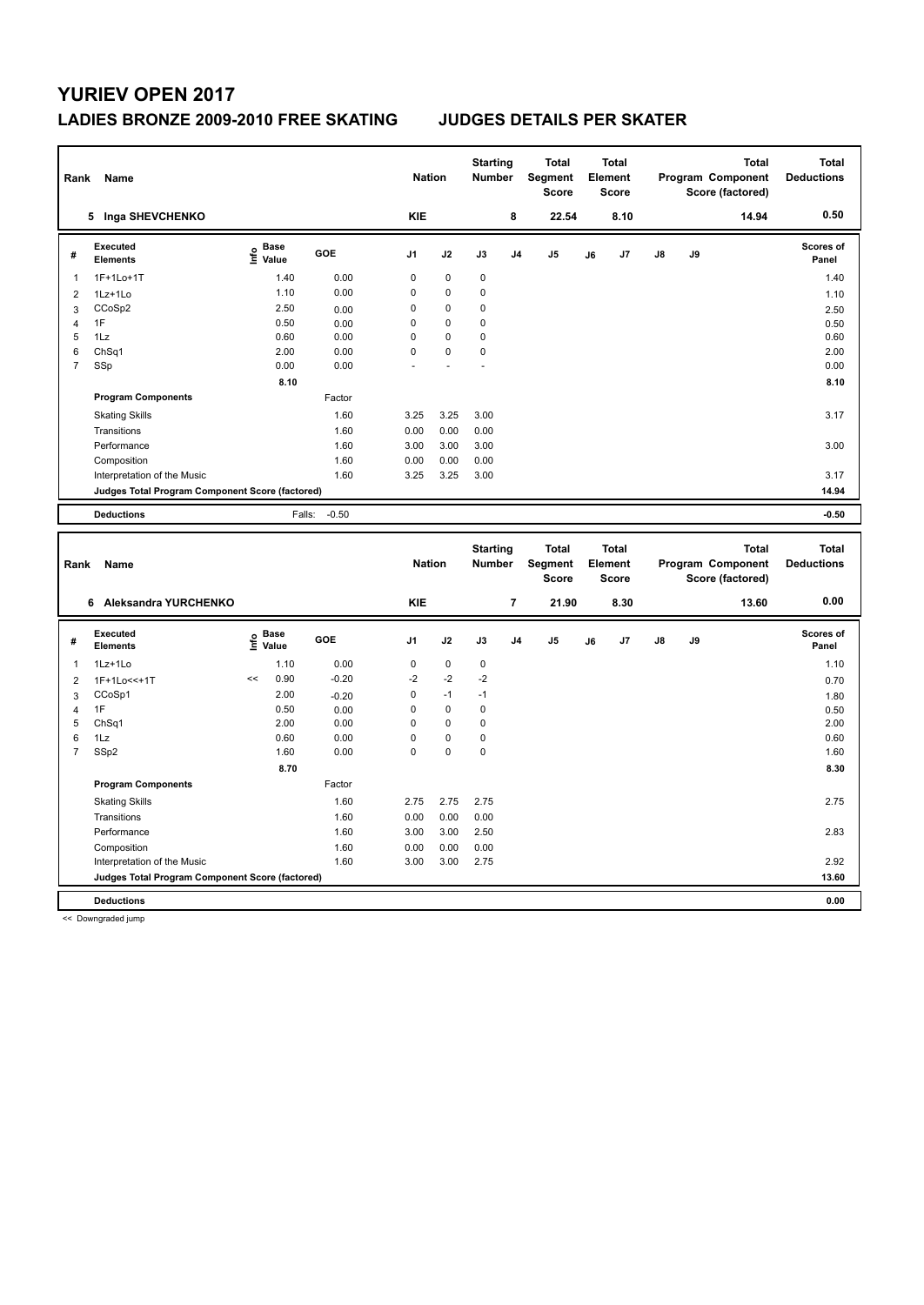### **LADIES BRONZE 2009-2010 FREE SKATING JUDGES DETAILS PER SKATER**

| Rank           | Name                                            |                                  |         | <b>Nation</b>  |             | <b>Starting</b><br><b>Number</b> |                | <b>Total</b><br>Segment<br><b>Score</b> |    | <b>Total</b><br>Element<br><b>Score</b> |               |    | <b>Total</b><br>Program Component<br>Score (factored) | <b>Total</b><br><b>Deductions</b> |
|----------------|-------------------------------------------------|----------------------------------|---------|----------------|-------------|----------------------------------|----------------|-----------------------------------------|----|-----------------------------------------|---------------|----|-------------------------------------------------------|-----------------------------------|
|                | 7 Vera KAZIMIRCHUK                              |                                  |         | <b>KVR</b>     |             |                                  | 9              | 21.33                                   |    | 8.40                                    |               |    | 12.93                                                 | 0.00                              |
| #              | Executed<br><b>Elements</b>                     | <b>Base</b><br>e Base<br>⊆ Value | GOE     | J <sub>1</sub> | J2          | J3                               | J <sub>4</sub> | J <sub>5</sub>                          | J6 | J7                                      | $\mathsf{J}8$ | J9 |                                                       | <b>Scores of</b><br>Panel         |
| 1              | 1Lz+1T+1T                                       | 1.40                             | 0.00    | 0              | 0           | 0                                |                |                                         |    |                                         |               |    |                                                       | 1.40                              |
| $\overline{2}$ | 1Lo+1Lo                                         | 1.00                             | 0.00    | 0              | $\mathbf 0$ | 0                                |                |                                         |    |                                         |               |    |                                                       | 1.00                              |
| 3              | CCoSpB                                          | 1.70                             | $-0.20$ | 0              | $-1$        | $-1$                             |                |                                         |    |                                         |               |    |                                                       | 1.50                              |
| 4              | ChSq1                                           | 2.00                             | 0.00    | $\Omega$       | $\mathbf 0$ | 0                                |                |                                         |    |                                         |               |    |                                                       | 2.00                              |
| 5              | 1F                                              | 0.50                             | 0.00    | $\Omega$       | $\mathbf 0$ | 0                                |                |                                         |    |                                         |               |    |                                                       | 0.50                              |
| 6              | 1Lz                                             | 0.60                             | 0.00    | $\Omega$       | $\mathbf 0$ | 0                                |                |                                         |    |                                         |               |    |                                                       | 0.60                              |
| $\overline{7}$ | CSp1                                            | 1.40                             | 0.00    | $\Omega$       | 0           | $\mathbf 0$                      |                |                                         |    |                                         |               |    |                                                       | 1.40                              |
|                |                                                 | 8.60                             |         |                |             |                                  |                |                                         |    |                                         |               |    |                                                       | 8.40                              |
|                | <b>Program Components</b>                       |                                  | Factor  |                |             |                                  |                |                                         |    |                                         |               |    |                                                       |                                   |
|                | <b>Skating Skills</b>                           |                                  | 1.60    | 2.75           | 2.50        | 2.50                             |                |                                         |    |                                         |               |    |                                                       | 2.58                              |
|                | Transitions                                     |                                  | 1.60    | 0.00           | 0.00        | 0.00                             |                |                                         |    |                                         |               |    |                                                       |                                   |
|                | Performance                                     |                                  | 1.60    | 2.75           | 2.75        | 2.75                             |                |                                         |    |                                         |               |    |                                                       | 2.75                              |
|                | Composition                                     |                                  | 1.60    | 0.00           | 0.00        | 0.00                             |                |                                         |    |                                         |               |    |                                                       |                                   |
|                | Interpretation of the Music                     |                                  | 1.60    | 2.75           | 2.75        | 2.75                             |                |                                         |    |                                         |               |    |                                                       | 2.75                              |
|                | Judges Total Program Component Score (factored) |                                  |         |                |             |                                  |                |                                         |    |                                         |               |    |                                                       | 12.93                             |
|                | <b>Deductions</b>                               |                                  |         |                |             |                                  |                |                                         |    |                                         |               |    |                                                       | 0.00                              |
|                |                                                 |                                  |         |                |             |                                  |                |                                         |    |                                         |               |    |                                                       |                                   |
| Rank           | Name                                            |                                  |         | <b>Nation</b>  |             | <b>Starting</b><br><b>Number</b> |                | <b>Total</b><br>Segment                 |    | <b>Total</b><br>Element                 |               |    | <b>Total</b><br><b>Program Component</b>              | <b>Total</b><br><b>Deductions</b> |

| Rank           | Name                                            |                                  |                   | <b>Nation</b>  |             | <b>Number</b> |                | Segment<br><b>Score</b> |    | Element<br><b>Score</b> |               |    | Program Component<br>Score (factored) | <b>Deductions</b>         |
|----------------|-------------------------------------------------|----------------------------------|-------------------|----------------|-------------|---------------|----------------|-------------------------|----|-------------------------|---------------|----|---------------------------------------|---------------------------|
|                | Anastasiya SEMENCHENKO<br>8                     |                                  |                   | <b>KIE</b>     |             |               | 5              | 21.21                   |    | 8.65                    |               |    | 13.06                                 | 0.50                      |
| #              | Executed<br><b>Elements</b>                     | <b>Base</b><br>e Base<br>⊆ Value | GOE               | J <sub>1</sub> | J2          | J3            | J <sub>4</sub> | J <sub>5</sub>          | J6 | J7                      | $\mathsf{J}8$ | J9 |                                       | <b>Scores of</b><br>Panel |
| 1              | 1F+1Lo+1T                                       | 1.40                             | 0.00              | 0              | $\mathbf 0$ | 0             |                |                         |    |                         |               |    |                                       | 1.40                      |
| 2              | 1Lz                                             | 0.60                             | 0.00              | 0              | $\mathbf 0$ | 0             |                |                         |    |                         |               |    |                                       | 0.60                      |
| 3              | CCoSp2                                          | 2.50                             | 0.00              | 0              | $\mathbf 0$ | 0             |                |                         |    |                         |               |    |                                       | 2.50                      |
| 4              | $1F+1Lo$                                        | 1.00                             | $-0.10$           | $-1$           | $-1$        | $-1$          |                |                         |    |                         |               |    |                                       | 0.90                      |
| 5              | Ch <sub>Sq1</sub>                               | 2.00                             | $-0.33$           | 0              | $-1$        | $-1$          |                |                         |    |                         |               |    |                                       | 1.67                      |
| 6              | 1Lz+SEQ+1T*                                     | $\star$<br>0.48                  | $-0.30$           | $-3$           | $-3$        | $-3$          |                |                         |    |                         |               |    |                                       | 0.18                      |
| $\overline{7}$ | CSp1                                            | 1.40                             | 0.00              | 0              | $\mathbf 0$ | 0             |                |                         |    |                         |               |    |                                       | 1.40                      |
|                |                                                 | 9.38                             |                   |                |             |               |                |                         |    |                         |               |    |                                       | 8.65                      |
|                | <b>Program Components</b>                       |                                  | Factor            |                |             |               |                |                         |    |                         |               |    |                                       |                           |
|                | <b>Skating Skills</b>                           |                                  | 1.60              | 2.75           | 2.75        | 2.75          |                |                         |    |                         |               |    |                                       | 2.75                      |
|                | Transitions                                     |                                  | 1.60              | 0.00           | 0.00        | 0.00          |                |                         |    |                         |               |    |                                       |                           |
|                | Performance                                     |                                  | 1.60              | 2.50           | 2.50        | 2.75          |                |                         |    |                         |               |    |                                       | 2.58                      |
|                | Composition                                     |                                  | 1.60              | 0.00           | 0.00        | 0.00          |                |                         |    |                         |               |    |                                       |                           |
|                | Interpretation of the Music                     |                                  | 1.60              | 2.75           | 2.75        | 3.00          |                |                         |    |                         |               |    |                                       | 2.83                      |
|                | Judges Total Program Component Score (factored) |                                  |                   |                |             |               |                |                         |    |                         |               |    |                                       | 13.06                     |
|                | <b>Deductions</b>                               |                                  | $-0.50$<br>Falls: |                |             |               |                |                         |    |                         |               |    |                                       | $-0.50$                   |

\* Invalid element